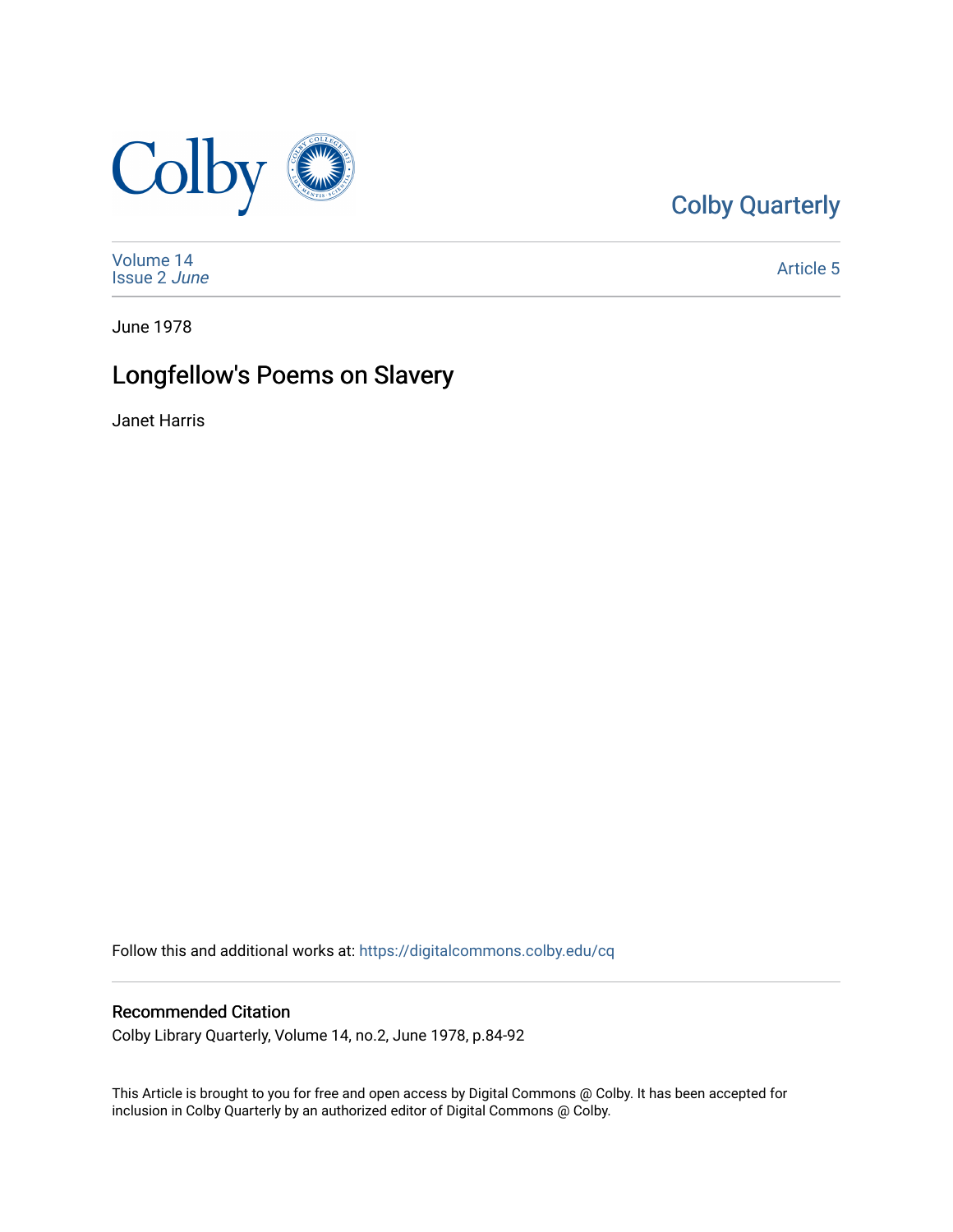## *Longfellow's* Poems on Slavery

#### by JANET HARRIS

FOR MOST of the twentieth century, it has been fashionable to dismiss<br>Longfellow as a poet of fanciful romances, a kindly bearded father figure who wrote poetry suited only for a child's memorizing. To a certain extent, this portrait may be valid, but perceptive critics are recognizing that these romances contain mythic elements and remembering that the beard was grown to cover scars received while trying to put out his wife's flaming clothes in a fire that caused her death.<sup>1</sup> However, the picture of the gentle poet explains in part why Longfellow became the "household poet of America; the laureateship was conferred on him by popular response, immediate, spontaneous and continuous."2 Although critics often disparage what is popular and suspect that there may be an inverse relationship between popularity and literary quality, in 1908 John Macy rightly pointed out "that it is a noble fate to be for many years the poet most cherished by a million hearths. The multitudinous electorate may not crown the highest poetry, but whatever it does choose and long adore is indubitably important in history" (p. 99). And it is from a historical perspective more than for literary merit that *Poems on Slavery* should be considered.

The significance of *Poems* on *Slavery* can best be clarified if the work is examined in the context of the antislavery movement in Maine. In Go *Free: The Antislavery Impulse in Maine,* 1833-1855, Edward o. Sch'river points out that "of the states in the North, Maine was one of the least likely to burn with the fires of abolition."<sup>3</sup> Isolated from the centers of the conflict by geography and a small Negro population, the citizens of Maine nevertheless became involved during the early 1830's in the issues publicized in the Portland Colonization Debate-whether the primary concern should be the resettlement of free Negroes in Africa or the freeing of all slaves in the South. The debate could not be resolved because the contending groups did not have the same object in view: "The one wishes to rid the country of the *free* colored people, the other the curse of slavery" (Shriver, p. 9). In 1833 several Maine men signed the Declaration of Sentiments when the American Antislavery Society was formed in Philadelphia.

<sup>1.</sup> Edward Wagenknecht, *Henry Wadsworth Longfellow: Portrait of an American Humanist* (New York: Oxford University Press, 1966), pp. 172-174.

<sup>2.</sup> John Macy, *The Spirit of American Literature* (New York: The Modern Library, 1908), p. 99.<br>3. Edward O. Shriver, *Go Free: The Antislavery Impulse in Maine, 1833–1855* (Orono, Maine: University of Maine Press, 1970), p. 111.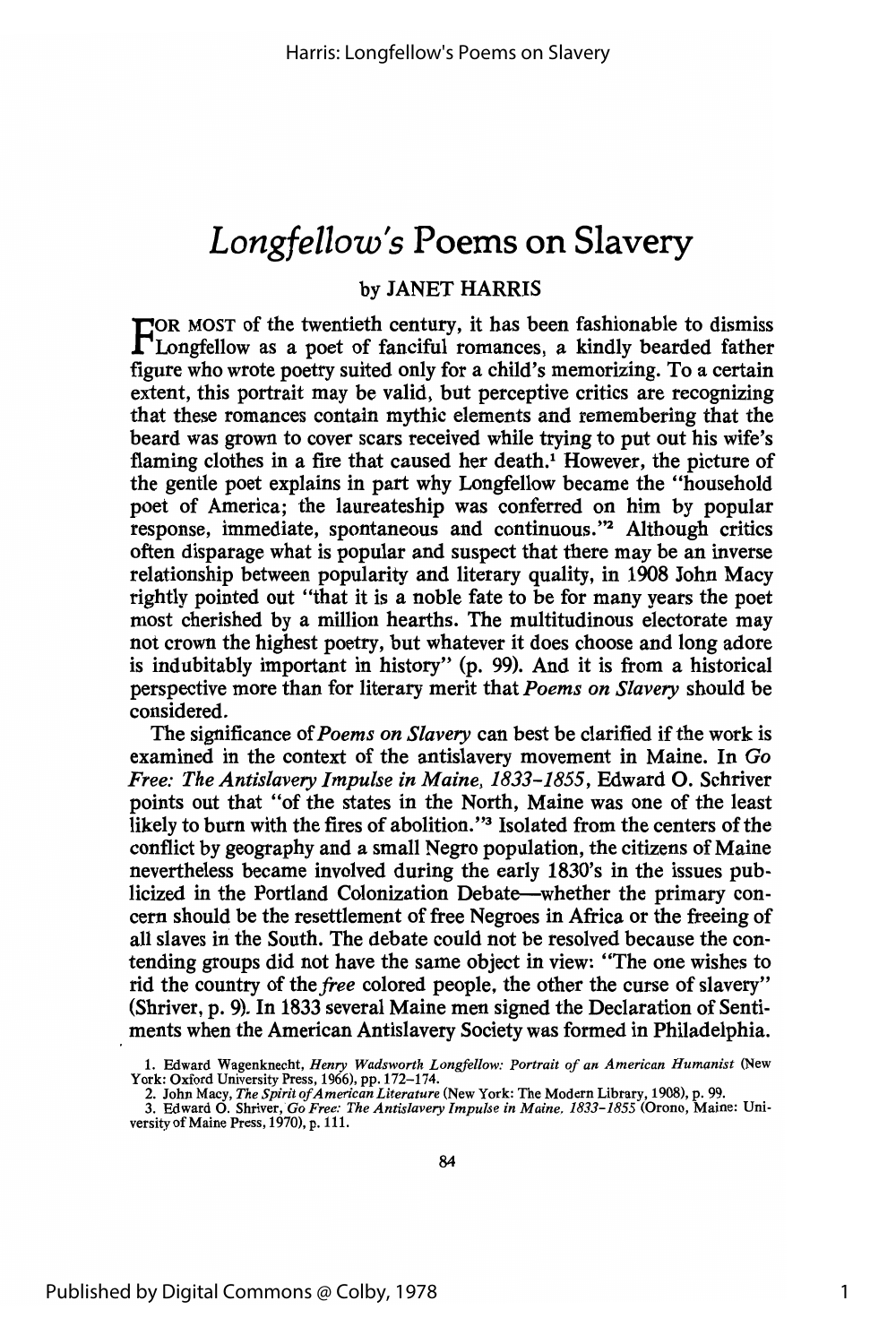After 1833 Maine antislavery societies multiplied but with little real effect on the slavery situation in the South. Shriver suggests that the story of Maine abolition societies is one of "a weak, isolated group of organizations which in their feeble way mirrored for Maine people the agony of the whole nation and which contributed, in however oblique a manner, to the keeping of an unpopular issue before an unappreciative public" (p. iv). Longfellow's *Poems on Slavery* reflect in literary form the contribution of his native state.

Henry Wadsworth Longfellow had already established his reputation before he turned his attention to the slavery issue. Born in Portland, Maine, February 27, 1807, he grew up in the coastal town where he enjoyed the nearby woods and forests, the color and bustle of the harbor, and above all the sea; from these experiences he would draw his major poetic images for the rest of his life. As Hirsh<sup>4</sup> reports, in 1821 Longfellow entered Bowdoin College and upon graduation was offered a professorship in languages on the condition that he would study in Europe at his own expense. In 1826 he sailed for Europe to spend three years in France, Spain, Italy, and Germany. In 1834 he accepted a post at Harvard College and again went to Europe for further study. By 1842 when he returned from a third European trip, he had published two volumes of prose travel sketches, a two volume romance, and two volumes of poetry. While voyaging from Europe in 1842, Longfellow spent fifteen days below deck in rough seas. During this time he wrote seven of the eight poems which appear in *Poems on Slavery.* He said they were composed "to beguile the tedium of a sea voyage."<sup>5</sup> When he arrived home, he entrusted the poems to his friend and publisher, J. Owen.

*Poems on Slavery* appeared in 1842, probably by December 15. The eight poems included "To William E. Channing," "The Slave's Dream," "The Good Part," "The Slave in the Dismal Swamp," "The Slave Singing at Midnight," "The Witnesses," "The Quadroon Girl," and "The Warning." The last poem was taken, in part, from "The Soul" which appeared in *The Knickerbocker Magazine* for January, 1835. With the exception of "The Good Part," the poems were reprinted in 1843 by the New England Anti-Slavery Tract Association as an eight-page pamphlet without title but with the notation at the top of page one that "The Association is happy to present to the public, in the first number of their series, the following beautiful *Poems on Slavery* by Professor Longfellow."6

Critical reception of these poems ranged from labelling them "beautiful" and "moving" to calling them "insipid" and "dangerous." Whit-

<sup>4.</sup> Edward Hirsh, *Henry Wadsworth Longfellow* (Minneapolis: University of Minnesota Press, 1964), pp.6-10.

s. Henry Wadsworth Longfellow, *Poetical Works* (Boston: Houghton, Mifflin and Company, 1886), I, 84. All additional references to Longfellow's works are to this edition and cited in the text.

<sup>6.</sup> Luther Livingston, A Bibliography of the First Editions in Book Form of the Writings of Henry *Wadsworth Longfellow* (New York: Burt Franklin, 1908), pp. 31-33. 7. Herbert Gorman, *A Victorian American: Henry Wadsworth Longfellow* (New York: George H.

Doran Company, 1926), p. 238.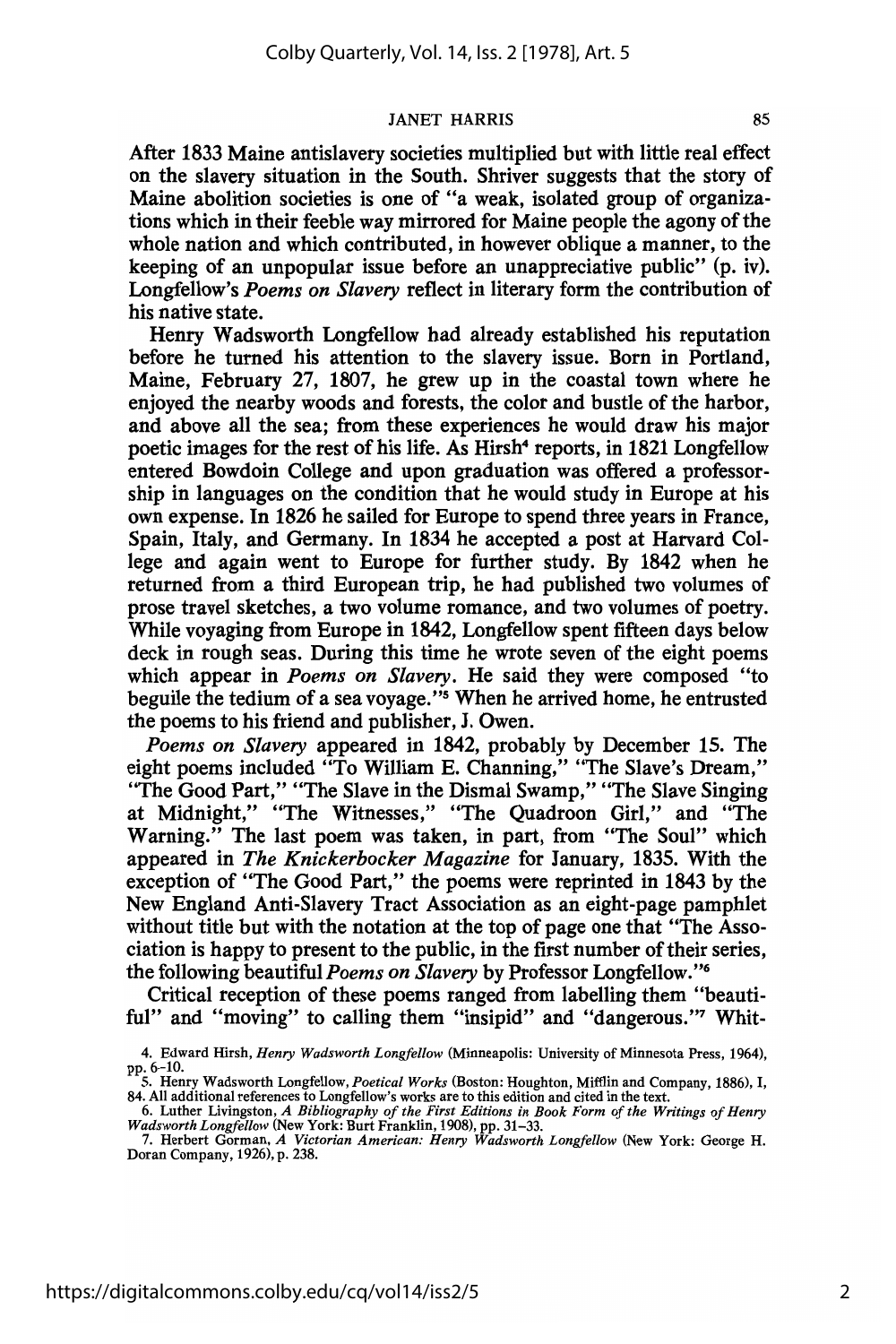tier's enthusiasm prompted him to suggest that Longfellow run for Congress and to guarantee that he would win.<sup>8</sup> Margaret Fuller, writing in the *Dial,* denounced *Poems on Slavery* as "the thinnest of all Mr. Longfellow's thin books; spirited and polished like its forerunners; but the topic would warrant a deeper tone."<sup>9</sup> Henry Ware, Jr. insisted that the poems were " 'all one could wish them to be-poetic, simple, graceful, strong, without any taint of coarseness, harshness, or passion' " (Thompson, p. 332). In effect, Ware described the criteria for poetry of mid-nineteenth century popular taste. Hawthorne was stunned by Longfellow's choice of subject:  $\cdot$  I was never more surprised than at your writing poems about slavery.... You have never poetized a practical subject hitherto."<sup>10</sup> Hawthorne had previously compared Longfellow to a sunflower, "no more conscious of any earthly or spiritual trouble" than a blossom.<sup>11</sup> Samuel Ward wrote to Longfellow that he admired the poems, but being "fresh from among the Negroes, I pity the master more than the slaves<sup>"</sup> (S. Longfellow, I, 429). Longfellow seemed satisfied with his work; he wrote his father: "How do you like the Slavery Poems? I think they make an impression; I have received many letters about them.... Some persons regret that I should have written them, but for my part I am glad of what I have done. My feelings prompted me, and my judgment approved and still approves" (I, 85). Because of Longfellow's prestige and the controversial issue involved, the poems received attention out of all proportion to their literary merit. He was warned that he could expect a "rib-roasting from the South," and the editor of *Graham's Magazine* explained that he could not review the work because the word *slavery* "was never allowed to appear in a Philadelphia periodical" and the publisher objected even to printing the name of Longfellow's book (S. Longfellow, I, 426, 431). As Perry Miller points out, none of these evaluations involved literary excellence; readers were concerned only with the social issue.12 Later critics have not shared this entrancement with the slavery controversy and have dismissed *Poems on Slavery* as an inferior work.

Several factors intfuenced Longfellow in writing *Poems on Slavery.* As a youth he read Benjamin Lundy's *Genius ofUniversal Emancipation* in his father's library. In Brunswick he considered writing a drama on the subject of Toussaint l'Ouverture so " 'that I may do something in my humble way for the great cause of Negro emancipation' " (S. Longfellow, I, 424). By temperament Longfellow opposed slavery. A Unitarian, he believed in the essential goodness of man and in the capacity of Christianity to aid in the progress of humanitarian causes (Hirsh, p. 21). As a close personal friend of Charles Sumner, Longfellow found a strong tie to the antislavery

<sup>8.</sup> Cecil B. Williams, *Henry Wadsworth Longfellow* (New York: Twayne Publishers, Inc., 1964), p. 29.<br>9. Lawrance Thompson, *Young Longfellow* (New York: The Macmillan Company, 1938), p. 332.<br>10. Samuel Longfellow, *Life* 

<sup>1,431.</sup>

<sup>11.</sup> F. O. Matthiessen, *American Renaissance* (London: Oxford University Press, 1968), p. 227.<br>12. Perry Miller, *The Raven and the Whale* (New York: Harcourt, Brace and Company, 1956), p. 32.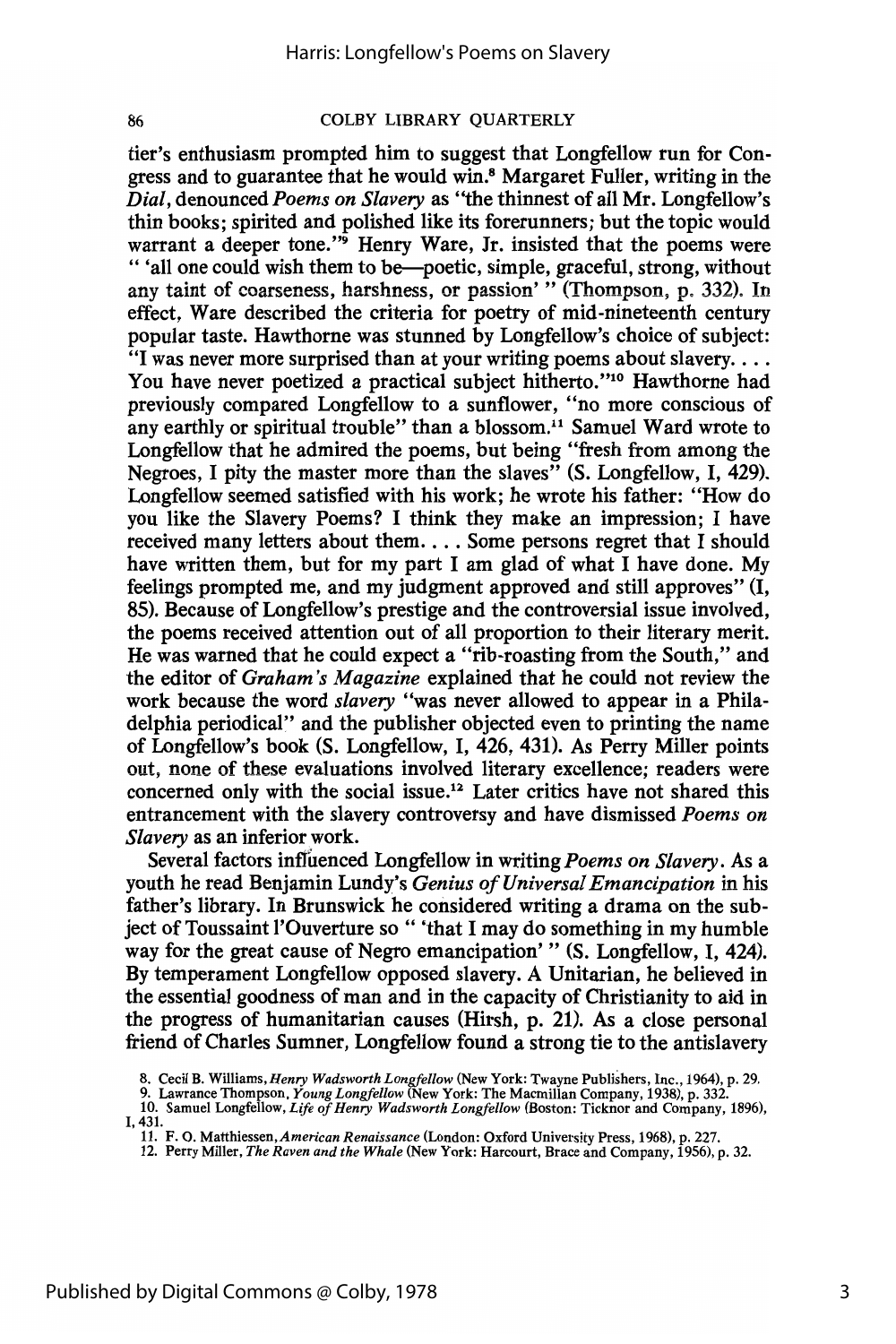movement. Kennedy<sup>13</sup> reports that among the unpublished letters of Sumner are several requests for Longfellow to speak out through his poetry on the slavery issue. A pacifist, Longfellow did not respond quickly, but letters indicate Sumner was "highly gratified" with *Poems on Slavery.* While in Europe, Longfellow met Ferdinand Freiligrath, a young German poet whose "romantic poems about negroes, wild animals, and littleknown regions of the earth showed him how he could turn antislavery sentiments to some account by combining them with word-pictures" (Thompson, p. 331). Longfellow's first letter to Freiligrath after the appearance of *Poems on Slavery* acknowledges this influence: " 'In "The Slave's Dream" I have borrowed one or two wild animals from your menagerie' " (Thompson, p. 332). In London, Longfellow spent ten days with Dickens while he was completing *American Notes,* and Longfellow writes of the "grand chapter on slavery" which catalogues vividly the cruelties of slaveowners (S. Longfellow, I, 421). With all of these impressions fresh in his memory, Longfellow composed *Poems on Slavery*.

The poems are sentimental in tone, rhetorical in style, and melodramatic in content; in effect, they are little more than "tracts in verse."<sup>14</sup> Gorman points out that they "lack the iron of great controversial poetry"; they are gentle little attempts "to grapple poetically with a problem that already called for giants" (Gorman, p. 238). The volume is dedicated "to William E. Channing" and commends him for his book, probably *Slavery* (1835):

> The pages of thy book I read, And as I closed each one My heart, responding, ever said, Servant of God! Well done!

Go on, until this land revokes The old and chartered Lie, The feudal curse, whose whips and yokes Insult humanity. (1,86)

In a prefatory note to the first edition Longfellow writes that he had not heard of Dr. Channing's death when he composed this poem: "I have decided, however, to let it remain as it was written, in testimony of my admiration for a great and good man" (I, 85).

"The Slave's Dream" and "The Slave in the Dismal Swamp" are picture poems which sentimentalize the Negro. "The Slave's Dream" recounts the vision of a slave as he lies asleep in a rice field. He recalls his native land where he was a king with a wife and children. He sees flamingos, lions, and hyenas; he smiles:

> He did not feel the driver's whip Nor the burning heat of day;

13. W. Sloane Kennedy, *Henry Wadsworth Longfellow* (Cambridge: Moses King, 1882), p. 66. 14. Joseph O'Neill, "Longfellow: Preacher and Poet," *Thought,* XXXI (1956),577.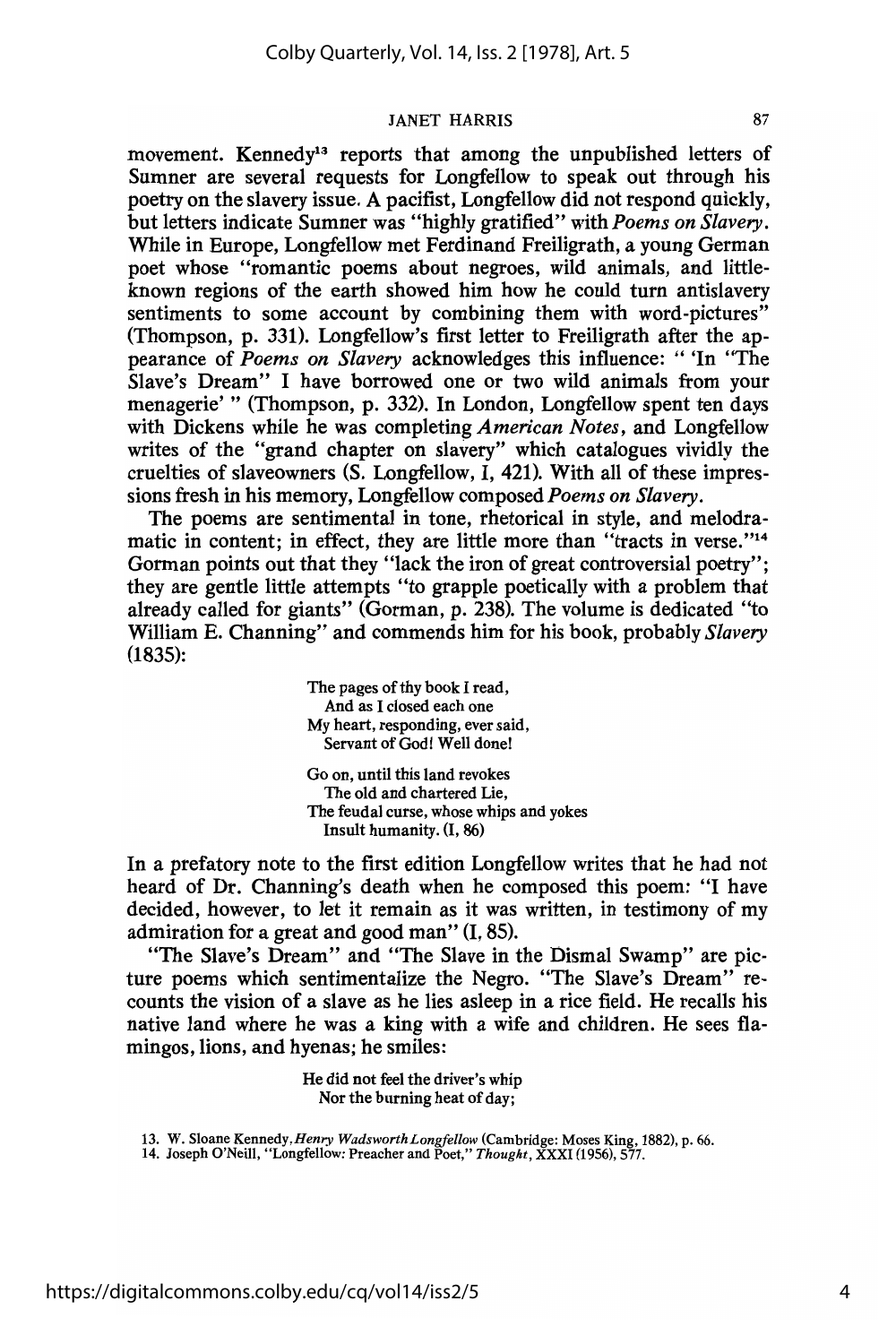For death had illumined the Land of Sleep And his lifeless body lay A worn-out fetter, that the soul Had broken and thrown away! (I, 89)

"The Slave in the Dismal Swamp" describes a "hunted Negro" cringing like a wild beast while he listens to the distant baying of pursuing hounds. A "poor old slave, infirm and lame," the Negro bears the curse of Cain (I, 91). Robert H. Morrison<sup>15</sup> believes that Longfellow modeled this poem after Thomas Moore's "The Lake of the Dismal Swamp." Verbal echoes in the poem as well as external evidence indicate that Longfellow knew Moore's poem. He mentioned Moore in his diary and cherished an inkstand, wastebasket, and notebook which Moore had used. Longfellow had not visited the Great Dismal Swamp of North Carolina and Virginia, but Moore did in 1803 and wrote his poem shortly after. "The Slave Singing at Midnight" relies on sound to create a picture of a lonely Negro chanting a psalm of David, a psalm of victory. The narrator is moved by the contrast between the singer's song and his bondage:

> And the voice of his devotion Filled my soul with strange emotion; For its tones by turns were glad, Sweetly solemn, wildly sad.

Paul and Silas in their prison, Sang of Christ, the Lord arisen And an earthquake's arm of might Broke their dungeon-gates at night.

But, alas! what holy angel Brings the Slave this glad evangel? And what earthquake's arm of might Breaks his dungeon-gates at night? (I, 92-93)

Brooks suggests that these poems lack the indignation of strong protest poetry because everything that passed through Longfellow's imagination turned into music and pictures.<sup>16</sup> This tendency is at once the charm and the weakness of his poems.

Ironically one of the poems proved too "strong" for the New England Anti-Slavery Tract Association. In the 1843 reprint of *Poems on Slavery* "The Good Part" was omitted without explanation. The poem describes a woman who dedicates her life and fortune to the abolition of slavery:

> For she was rich, and gave up all To break the iron bands Ofthose who waited in her hall, And labored in her lands.

15. Robert H. Morrison, "An Apparent Influence of Thomas Moore on Longfellow," *Philological Quarterly,* XXXIV (1956),198-200.

16. Van Wyck Brooks, *The Flowering of New England* (New York: E. P. Dutton and Company, Inc., 1952), p. 316.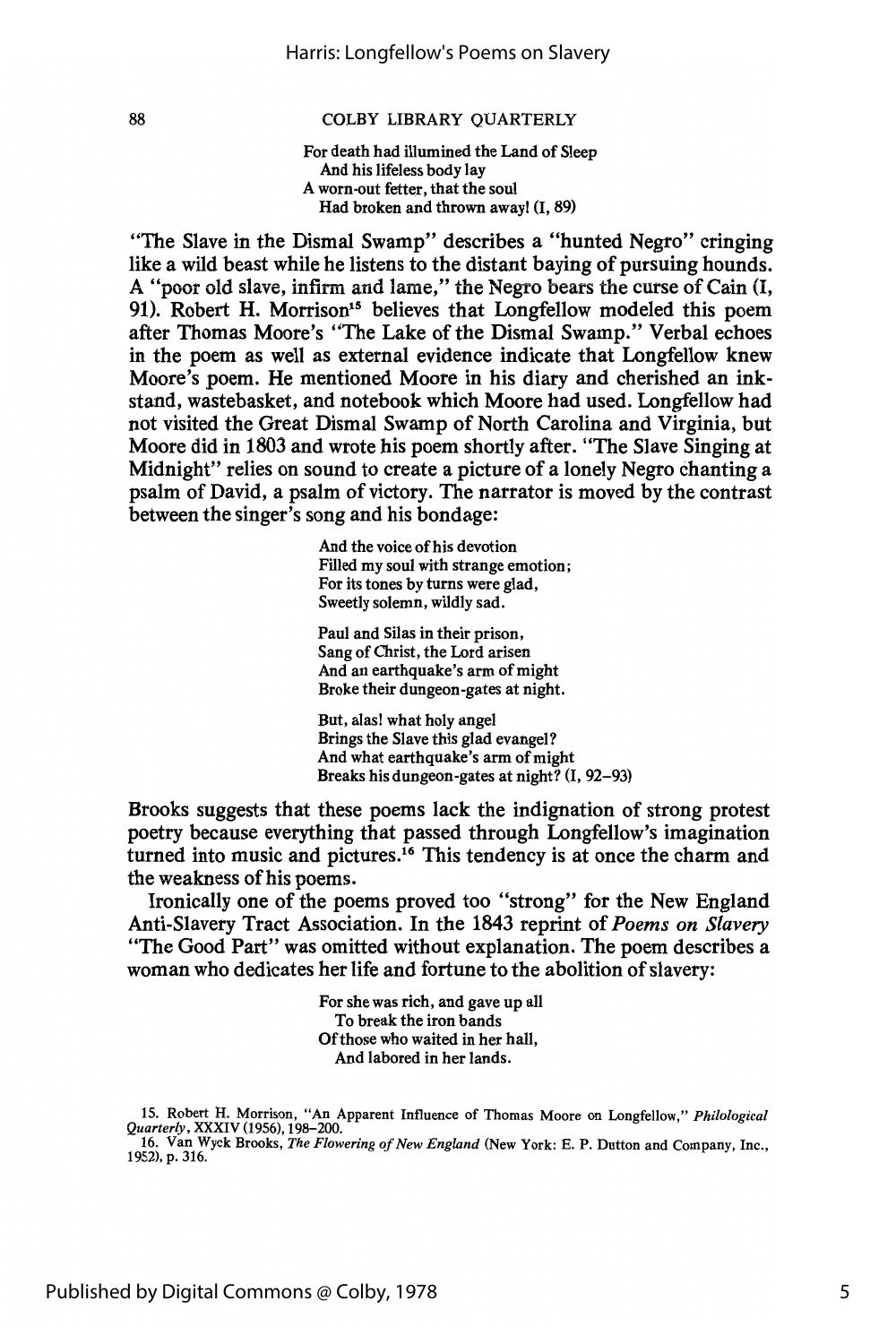Long since beyond the Southern Sea Their outbound sails have sped, While she, in meek humility, Now earns her daily bread. It is their prayers, which never cease,

That clothe her with such grace; Their blessing is the light of peace That shines upon her face. (I, 90-91)

Perhaps the Association realized that northern wealthy abolitionists might not be prepared for such a sacrifice or such a reward.

The next two poems picture slavery in massive and then individual terms. In "The Witnesses" Longfellow visualizes a sunken slave ship and "skeletons in chains with shackled feet and hands." When other slave ships pass with their human cargo, the "bones of slaves" cry "We are the Witnesses!" (I, 93-94). "The Quadroon Girl" approaches the ballad form that Longfellow enjoyed so much. The poem relates the story of a beautiful girl sold by her owner:

> "This soil is barren-the farm is old" The thoughtful Planter said; Then looked upon the Slaver's gold, And then upon the maid. His heart within him was at strife With such accursed gains: For he knew whose passions gave her life, Whose blood ran in her veins. But the voice of nature was too weak; He took the glittering gold! Then pale as death grew the maiden's cheek, Her hands as icy cold. The Slaver led her from the door, He led her by the hand, To be his slave and paramour

Newton Arvin believes that Longfellow "falls into a deplorable vein of theatrical sentiment that betrays the unreality of his inspiration. "17 A more balanced assessment might be that this response is predictable from a romantic poet so far removed from the physical presence of slaves, and a man of letters immersed in romantic literature.

In a strange and distant land! (I, 95-96)

The last poem in the volume, "The Warning," had been written as part of a Phi Beta Kappa poem in 1834 (Thompson, p. 202). In the thematic structure of this book Longfellow effectively places "The Warning." The volume begins with a tribute to Channing, a strong advocate of abolition, and a reference to the "dread apocalypse." The next six poems depict in various ways the cruelties and injustices of slavery. Finally in "The

17. Newton Arvin, *Longfellow: His Life and Work* (Boston: Little, Brown and Company, 1962), p. 78.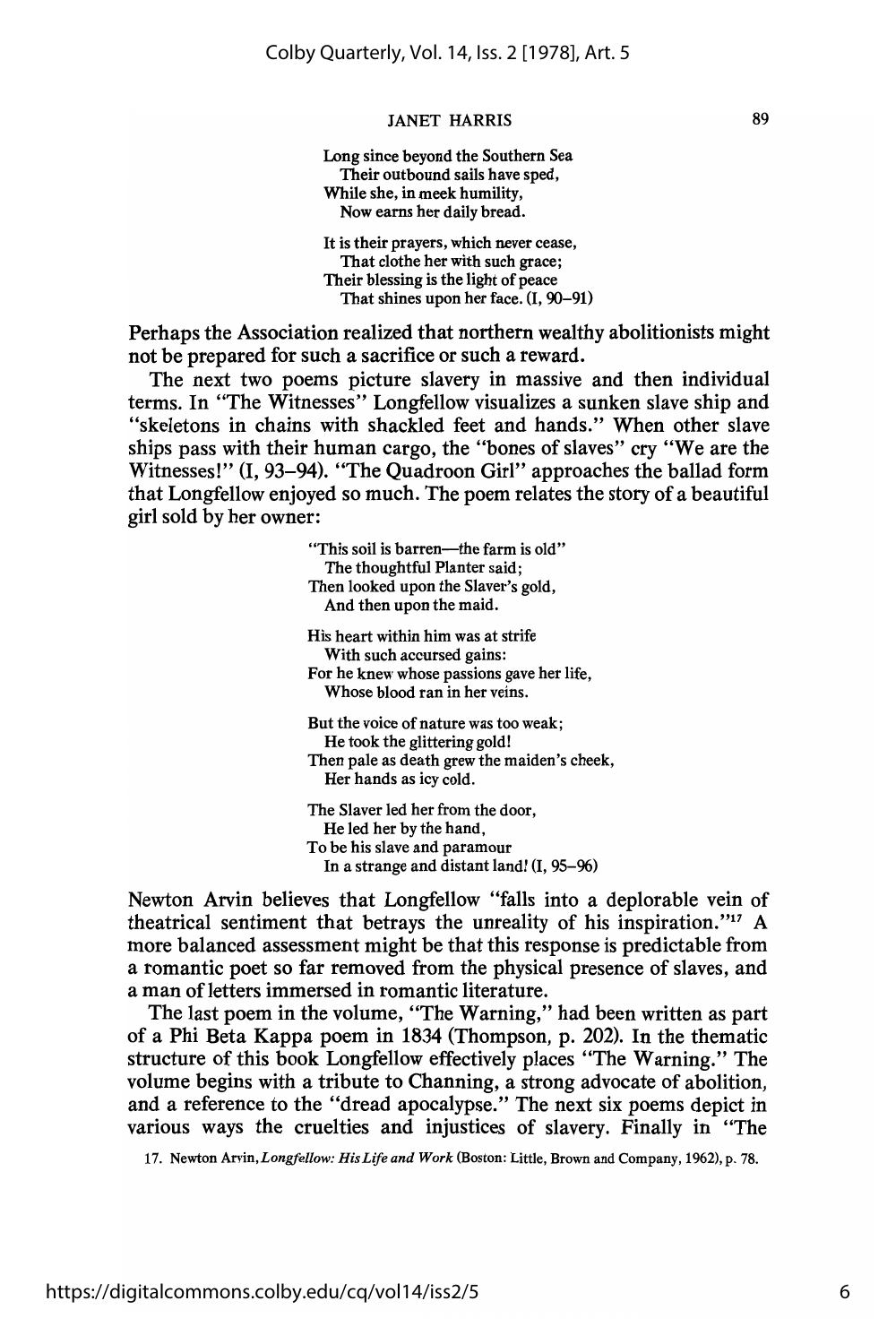Warning" Longfellow speaks to the United States, foreseeing the violence to come. Identifying slaves with Samson, the poet warns,

> There is a poor, blind Samson in this land, Shorn of his strength, and bound in bonds of steel, Who may, in some grim revel, raise his hand, And shake the pillars of this Commonweal, Till the vast Temple of our liberties A shapeless mass of wreck and rubbish lies.  $(I, 97)$

Apparently this warning satisfied Longfellow's social conscience, at least the need to express himself openly and poetically on controversial issues. Gorman suggests that after *Poems on Slavery* Longfellow turned "away" from life again, uncontrollably drawn to far-away, dim, romantic vistas of the imagination" (p. 239). Parrington expresses the same attitude by proposing that Longfellow, "having got safely back to his library ... shut the door on the whole vexatious question of slavery."<sup>18</sup> Perhaps these judgments are too harsh, but Longfellow's attempt at reform poetry ended with this volume; his concern for the plight of his country did not.

Allen<sup>19</sup> reports that Longfellow believed poetry should elevate the soul to an ideal realm and should provide delight. A subject such as slavery offered little inspiration for delight; instead, as Newton Arvin indicates, the poems in this volume may be too much the product of Longfellow's "conscious and conscientious good will, too little the product of the imagination" (p. 78). The most memorable poems in the volume are those which create a scene in the reader's mind: the quadroon girl's face as the smile vanishes and she turns pale with the realization that her fatherowner is selling her; the old slave, battered and scarred, cringing in the swamp; a pathetic slave, once a king in his native land, dying alone in a rice field; a Negro slave singing of victory for the Children of Israel; and the sunken slave ship with the manacled bones of its cargo. These poems present stereotyped images but just the sort that people in Maine far from actual slavery might envision, especially if that person happened to be a romantic poet. Although *Poems on Slavery* probably had little effect technically on future poets, its impact on the period cannot be completely ignored. Sentimental treatments of slavery did much to foster sympathy for the antislavery cause.

Publishing this volume in 1842 took courage for a man who cultivated public acclaim. He even allowed the New England Anti-Slavery Tract Association to reprint the poems in an area that could hurt the sales of his other works. These poems would be considered mild today, but at the time, written by Professor Longfellow, they were important. Their effect was such that when Longfellow's complete works were published in Philadelphia, *Poems on Slavery* was omitted, without authorization, for politi-

<sup>18.</sup> Vernon Louis Parrington, *The Romantic Revolution in America 1800-1860* (New York: Harcourt, Brace and Company, 1927), p. 441. 19. Gay Wilson Allen, *American Prosody* (New York: Octagon Books, Inc., 1966), p.157.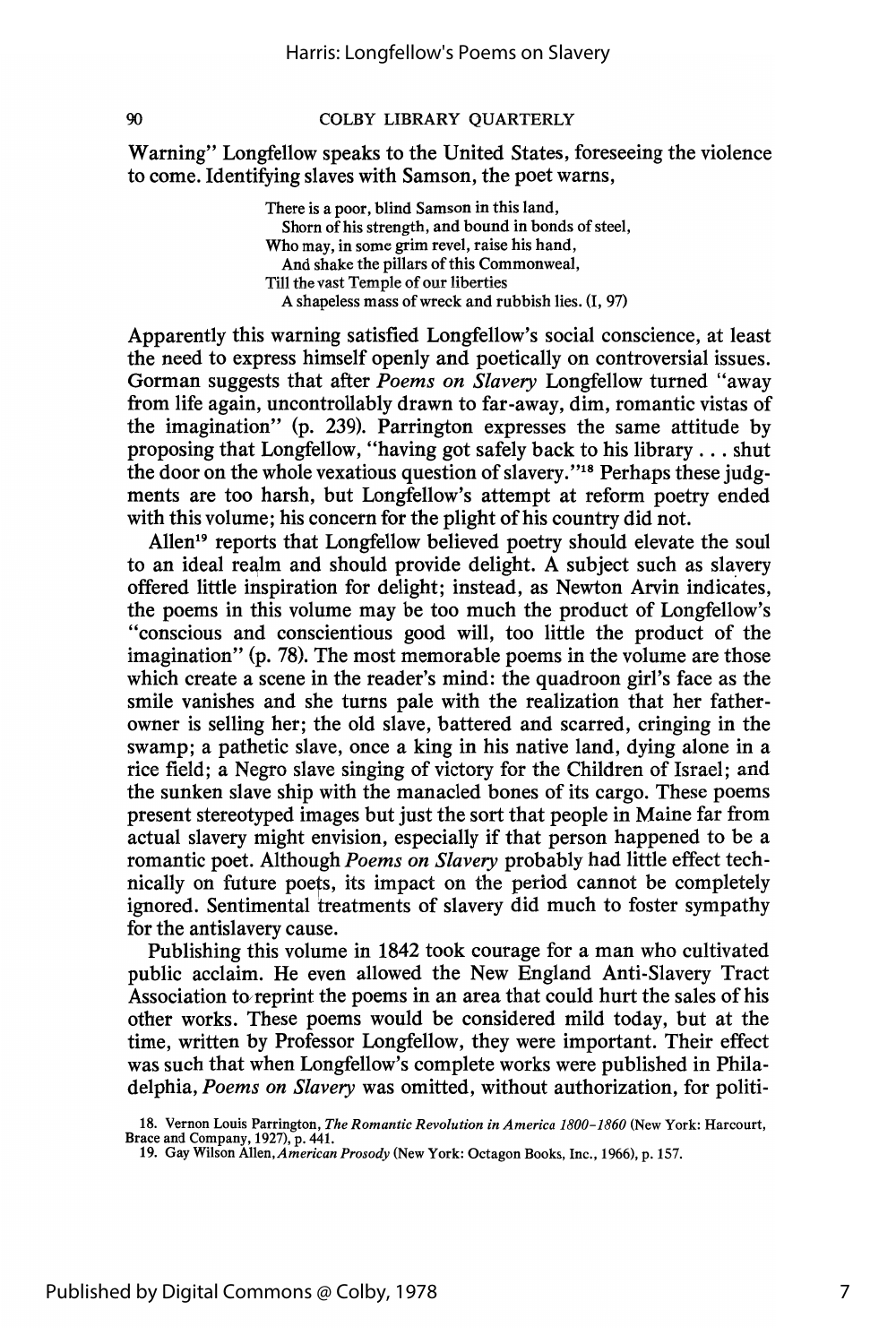cal reasons.20 President Lincoln would later acknowledge his awareness of the power of the pen when he told Harriet Beecher Stowe, " 'So you're the little woman who made the book that made the great war'" (Spiller, p. 563). *Poems on Slavery* was not as influential, but Longfellow's reputation lent support to the abolition movement even though he never became a true abolitionist; in fact he favored Elihu Burritt's plan for "compensated emancipation" (Wagenknecht, p. 56). Samuel Longfellow (I, 424- 425) describes the various facets of the antislavery movement at the time Longfellow published *Poems on Slavery.* Colonizationalists wanted to free the slaves on the condition that they were sent to Africa. The Liberty Party, including Whittier, preferred political action. Abolitionists demanded immediate emancipation and refused to vote under a "slaveholding Constitution"; William Lloyd Garrison and Wendell Phillips led this group. In addition there were many slavery opponents who joined no formal organization; both Emerson and Longfellow belonged to the latter group. Longfellow remained a sympathetic bystander to the abolitionist movement.

Although he may have turned to other subjects for his writing, he continued to be a strong opponent of slavery. Wagenknecht (p. 57) relates that in 1854 Longfellow felt uncomfortable in the presence of two Southern clergymen even though slavery was not discussed. Not temperamentally inclined to controversy, Longfellow nevertheless could not contain his anger when a Florida judge insisted that "do unto others" meant merely that a man should treat his slaves as he would wish to be treated if he were a slave. " 'If you were a slave,' " Longfellow retorted, " 'the thing you would wish most of all would be your freedom. So your Scripture argument for Slavery is knocked into a cocked hat' " (p. 57). On another occasion Longfellow referred to Garrison as " 'a Traitor to his country' " (p. 56). When the cause of abolition became inextricably linked to war, Longfellow found his sympathies divided. Although his family possessed a distinguished military background, Longfellow opposed war and could not associate himselfwith its advocates.

In American literature poets had been slow in turning to slavery as a subject for poetry. While attempting to develop a national literature, they preferred to praise America rather than point to her faults. In the North it was long considered bad form to "expose the skeleton in Freedom's closet" (S. Longfellow, I, 424-425). But in the poetry of John Trumbull, Timothy Dwight, Joel Barlow, and David Humphreys there are references to slavery although frequently to slavery in the Indies or some distant land.<sup>21</sup> Spiller (pp. 565-566) reviews the poetic abolition statements. Although Bryant strongly opposed slavery, he kept the controversy out of

<sup>20.</sup> Robert Spiller, et. al., *Literary History of the United States* (London: The Macmillan Company, 1969), p. 564.

<sup>21.</sup> For specific lines see Vernon Louis Parrington, *The Connecticut Wits* (New York: Thomas Y. Crowell Company, 1954) pp. 78, 93, 206-209, 317, 389.